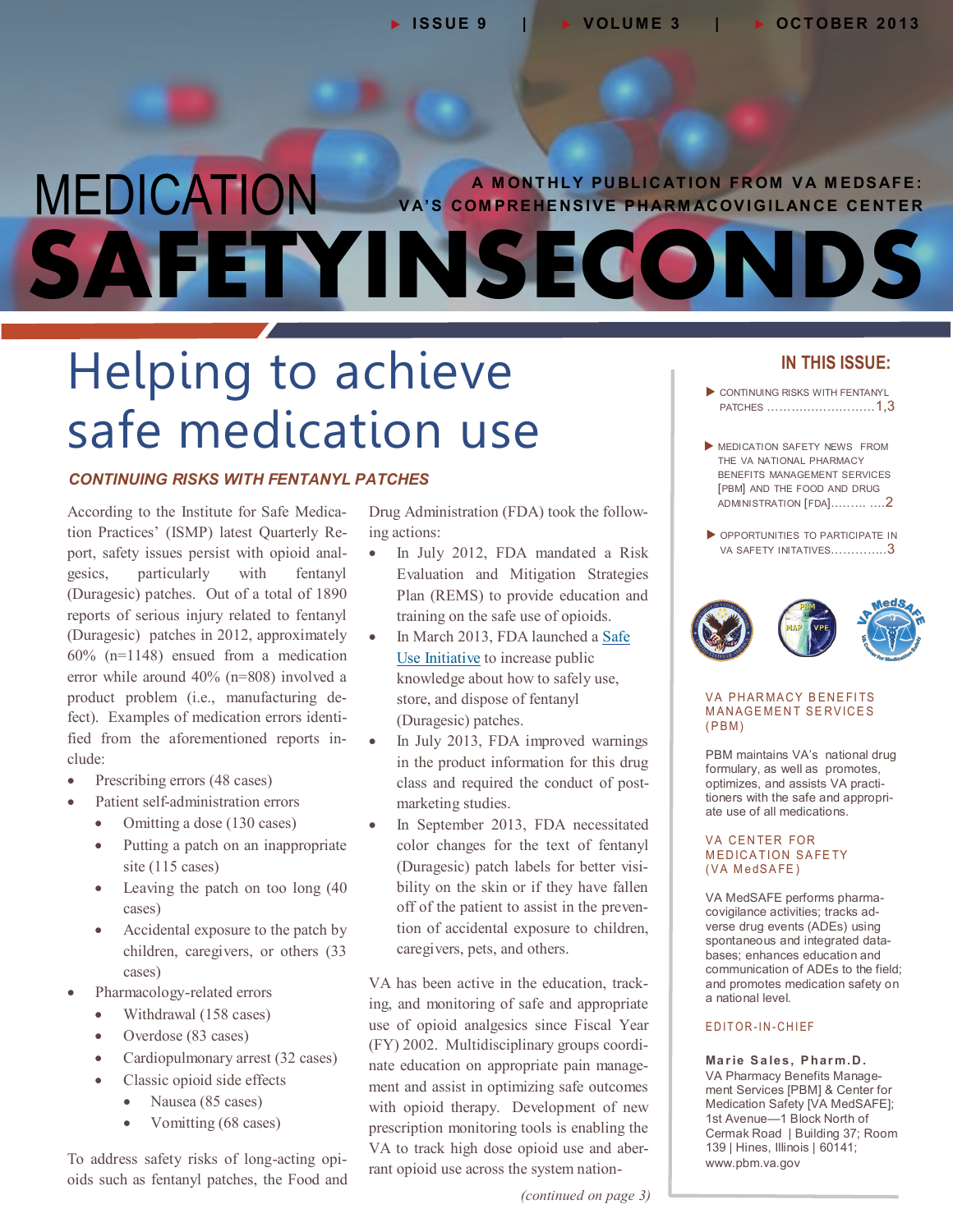# <span id="page-1-0"></span>**from the fda**

#### **INFECTIOUS DISEASE**

[FDA warns of increased risk of death with IV antibacterial Tygacil \(tigecycline\) and approves new Boxed Warning](http://www.fda.gov/Drugs/DrugSafety/ucm369580.htm) 9/27/2013

A new Boxed Warning and additional updates to product information (*Warnings and Precautions* and *Adverse Reac tions* sections) will address the increased risk of death when intravenous (IV) tigecycline (Tygacil) is used for FDAapproved uses as well as for non-approved uses. Since 2010, FDA analyzed data from 10 clinical trials conducted solely on FDA-approved uses [complicated skin and skin structure infections (cSSSI), complicated intra-abdominal infections (cIAI), and community-acquired bacterial pneumonia (CABP)]. Results indicated greater risk of death in patients receiving tigecycline for approved uses [2.5% (66/2640)] compared to other antibacterial drugs [1.8% (48/2628)], with a 0.6% adjusted risk difference for death and corresponding 95% confidence interval of (0.0%, 1.2%). These deaths came about from infections (exacerbations and/or complications) or other underlying medical conditions. FDA recommends that health care professionals should reserve tigecycline for use in situations when alternative treatments are not suitable.

#### **ONCOLOGY**

[Boxed Warning and new recommendations to decrease risk of hepatitis B reactivation with the immune](http://www.fda.gov/Drugs/DrugSafety/ucm366406.htm)-suppressing and anti-[cancer drugs Arzerra \(ofatumumab\) and Rituxan \(rituximab\)](http://www.fda.gov/Drugs/DrugSafety/ucm366406.htm)

#### 9/25/2013

Two anti-cancer drugs, ofatumumab (Arzerra) and rituximab (Rituxan), have immunosuppressive properties and bear risk of reactivation of Hepatitis B virus (HBV) infection in patients who have had prior HBV exposure. Some cases have resulted in fulminant hepatitis, hepatic failure, and death. Revised product information will describe the risk of HBV reactivation in the existing *Boxed Warning* of the rituximab (Rituxan) label and a new *Boxed Warning* for the ofatumumab (Arzerra) label. Updates to the *Warnings and Precautions* sections will recommend:

- Screening
	- All patients should have hepatitis B surface antigen (HBsAg) and hepatitis B core antibody (anti-HBc) meas ured before starting treatment with ofatumumab (Arzerra) or rituximab (Rituxan).
- Monitoring
	- Consult with hepatitis experts on monitoring and use of anti-viral therapy in patients at risk of HBV reactiva tion due to prior HBV infection.
	- $\Diamond$  Monitor patients with prior HBV infection for clinical and laboratory signs of hepatitis B or HBV reactivation during therapy with ofatumumab (Arzerra) or rituximab (Rituxan), as well as for several months after stopping therapy since HBV has been reported to occur up to 12 months following completion of therapy.
- Management
	- Discontinue ofatumumab (Arzerra) or rituximab (Rituxan) and start appropriate treatment for HBV in pa tients who develop reactivation of HBV.
	- Discontinue other chemotherapy until the HBV infection is controlled or resolved.
	- No evidence supports resuming ofatumumab (Arzerra) or rituximab (Rituxan) in patients who develop HBV reactivation hepatitis.

#### **PAIN MANAGEMENT**

#### FDA requiring color changes to Duragesic (fentanyl) pain patches to aid safety—emphasizing that accidental expo[sure to used patches can cause death](http://www.fda.gov/Drugs/DrugSafety/ucm368902.htm)

#### 9/23/2013

- that patients and caregivers can easily see and locate patches on patients' bodies, or those that have fallen off, to pre - vent accidental exposures. The current ink color varies by strength and is not always easy to see. Searches of sur 16 required hospitalization and medical intervention; 28 involved children  $\leq$  10 years of age; and 19 involved chil-FDA mandates color changes on the writing of brand and generic fentanyl (Duragesic) patches for better visibility so veillance databases from the FDA [from 1990 until 2012] and Centers for Disease Control (CDC) [from 2004-2010] identified 30 cases of pediatric accidental exposures occurring in either patient's homes or in health care settings where children followed adults to visit patients. Out of these 30 cases: 10 described serious harm resulting in death;  $d$ ren  $\leq$  2 years of age. In September 2013, FDA reported 2 more pediatric deaths related to accidental exposure of fentanyl patches in children during the past 18 months. Causes of accidental exposure include improper disposal of the patch into the household trash and transfer of a patch to a child in close proximity. 2